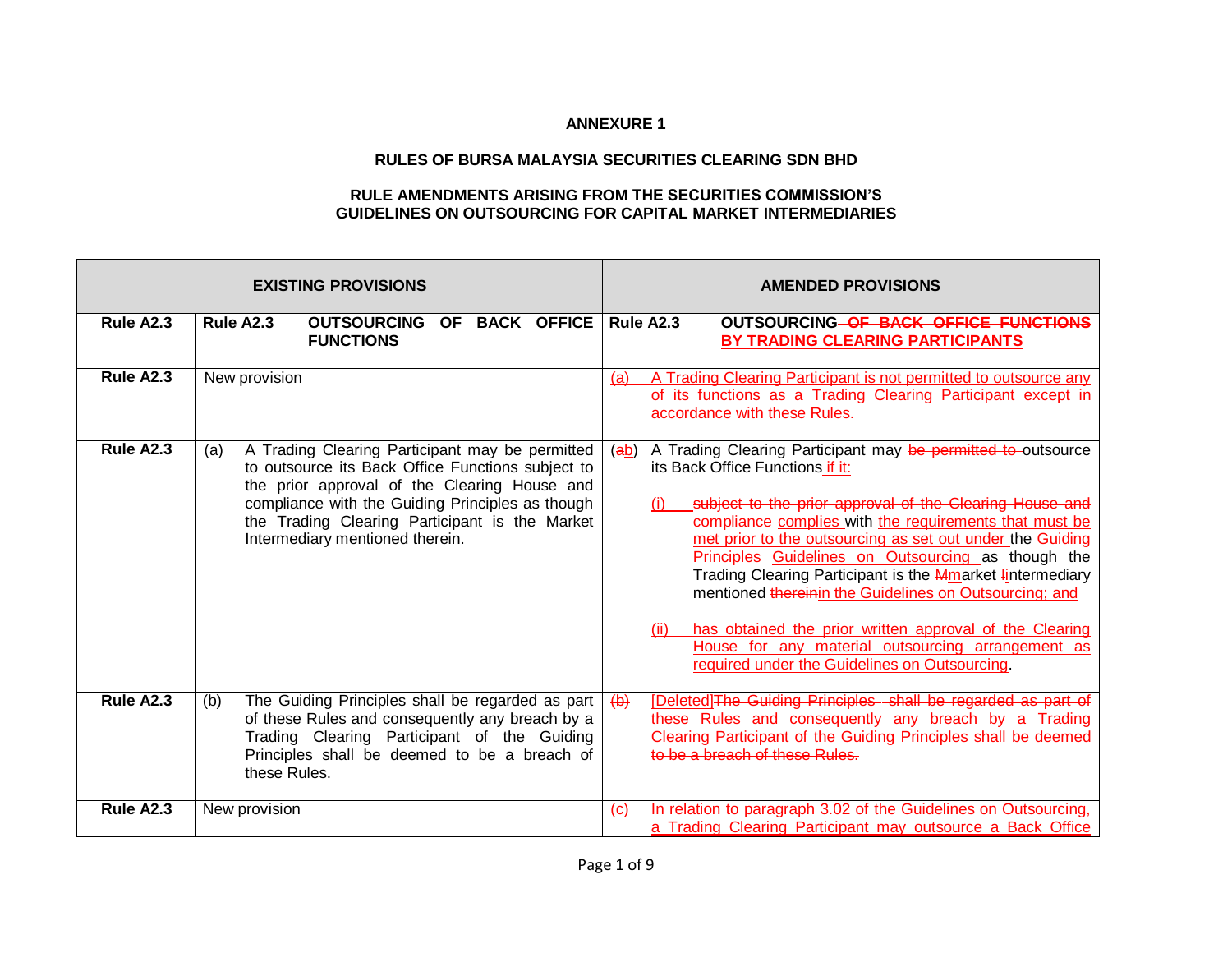| <b>EXISTING PROVISIONS</b> |     | <b>AMENDED PROVISIONS</b>                                                                                                                                                                                                                                    |                             |                                                                                                                                                                                                                                                                                                                                                                                                                                                                                                                                                                                                                                                                                                                                                                                                                                                                                                                        |
|----------------------------|-----|--------------------------------------------------------------------------------------------------------------------------------------------------------------------------------------------------------------------------------------------------------------|-----------------------------|------------------------------------------------------------------------------------------------------------------------------------------------------------------------------------------------------------------------------------------------------------------------------------------------------------------------------------------------------------------------------------------------------------------------------------------------------------------------------------------------------------------------------------------------------------------------------------------------------------------------------------------------------------------------------------------------------------------------------------------------------------------------------------------------------------------------------------------------------------------------------------------------------------------------|
|                            |     |                                                                                                                                                                                                                                                              |                             | Function that involves decision making or interaction with<br>clients where the function relates to post trade, financing or<br>custody services.                                                                                                                                                                                                                                                                                                                                                                                                                                                                                                                                                                                                                                                                                                                                                                      |
| Rule A2.3                  | (c) | The Clearing House may, in consultation with the<br>Commission, issue any directives, instructions or<br>guidelines in relation to the outsourcing of the<br>Back Office Functions of a Trading Clearing<br>Participant, as it deems fit, from time to time. | $\left(\frac{ed}{d}\right)$ | The Clearing House may, in consultation with the Commission,<br>issue any directives, instructions or guidelines in relation to the<br>outsourcing of the Back Office Functions of a Trading Clearing<br>Participant, as it deems fit, from time to time.A Trading Clearing<br>Participant which has outsourced its Back Office Functions<br>under this Rule A2.3 must, in relation to such functions:<br>comply with these Rules, the Guidelines on Outsourcing<br>(i)<br>(as though the Trading Clearing Participant is the market<br>intermediary mentioned in the Guidelines<br>on<br>Outsourcing) and any directives that may be issued by<br>the Clearing House on this matter; and<br>ensure that its service provider or sub-contractor<br>(ii)<br>complies with the Rules that are applicable to the<br>outsourced functions in the same manner as the Trading<br><b>Clearing Participant is required to.</b> |
| Rule A2.3                  |     | New provision                                                                                                                                                                                                                                                | (e)                         | The Clearing House may, at any time, revoke any approval<br>given to the Trading Clearing Participant for its material<br>outsourcing or direct the Trading Clearing Participant to<br>discontinue the outsourcing of the Back Office Functions, partly<br>or wholly, for any reason whatsoever.                                                                                                                                                                                                                                                                                                                                                                                                                                                                                                                                                                                                                       |
| Rule A2.3                  | (d) | For the purpose of this Rule, unless the context<br>otherwise requires -<br>"Back Office Functions" means the back office<br>functions as envisaged under clause 4 of the<br>Guiding Principles.                                                             | $(d_1)$                     | For the purpose of this Rule, unless the context otherwise<br>requires:-<br>"Back Office Functions" means the back office functions<br>defined<br>under the<br><b>Guidelines</b><br>as<br><b>on</b><br>Outsourcingenvisaged under clause 4 of the Guiding<br>Principles.                                                                                                                                                                                                                                                                                                                                                                                                                                                                                                                                                                                                                                               |
|                            |     | "Guiding Principles" means the "Guiding Principles                                                                                                                                                                                                           |                             | "Guiding Principles Guidelines on Outsourcing" means the<br>(ii)                                                                                                                                                                                                                                                                                                                                                                                                                                                                                                                                                                                                                                                                                                                                                                                                                                                       |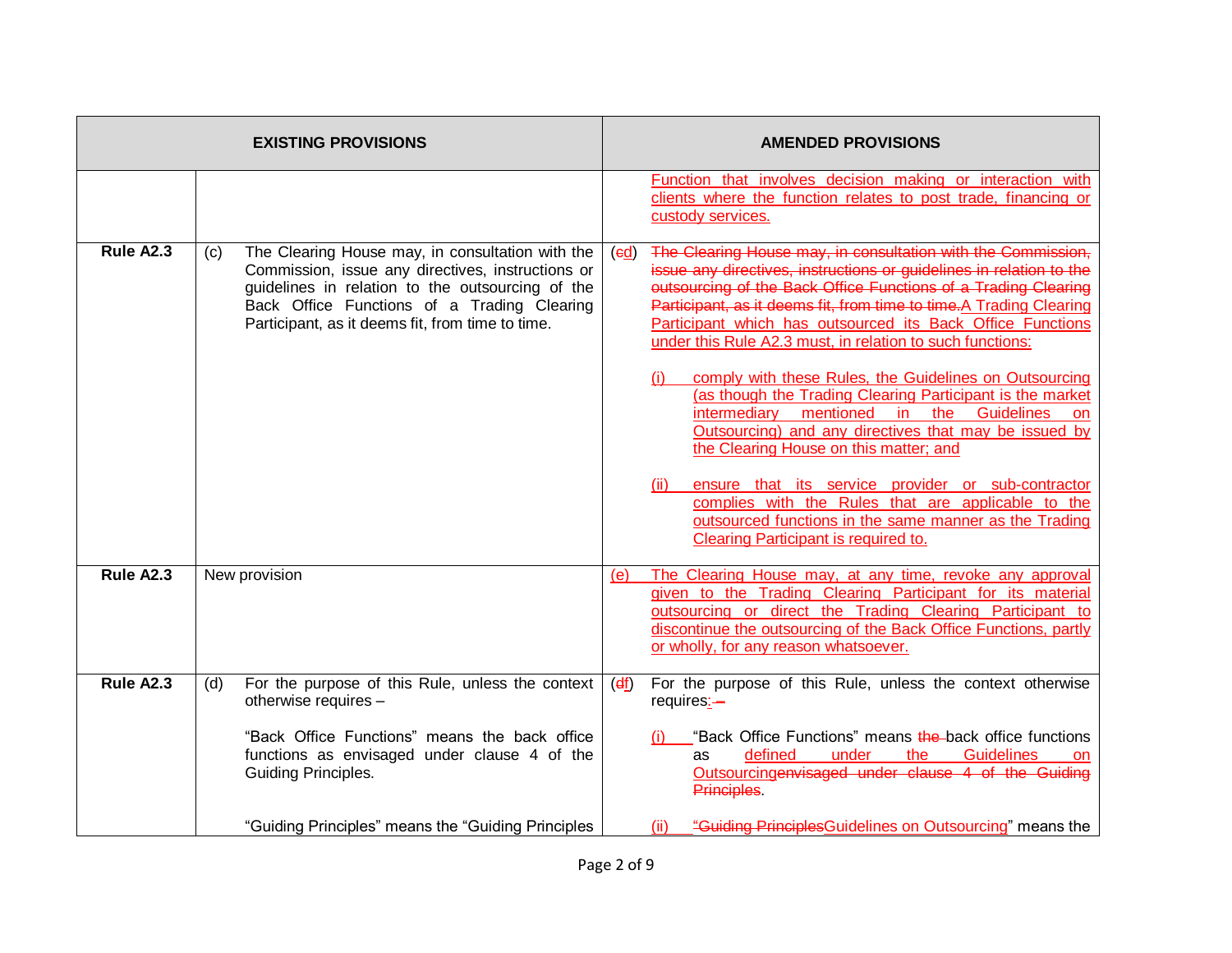| <b>EXISTING PROVISIONS</b> |                                                                                                                                                                                                                                                                                                                                                                                                                                                                                                                                                                                                                                                                                                                                                                         | <b>AMENDED PROVISIONS</b>                                                                                                                                                                                                                                                                                                                                                                                                                                                                                                                                                                                                                                                                                                                                                                           |
|----------------------------|-------------------------------------------------------------------------------------------------------------------------------------------------------------------------------------------------------------------------------------------------------------------------------------------------------------------------------------------------------------------------------------------------------------------------------------------------------------------------------------------------------------------------------------------------------------------------------------------------------------------------------------------------------------------------------------------------------------------------------------------------------------------------|-----------------------------------------------------------------------------------------------------------------------------------------------------------------------------------------------------------------------------------------------------------------------------------------------------------------------------------------------------------------------------------------------------------------------------------------------------------------------------------------------------------------------------------------------------------------------------------------------------------------------------------------------------------------------------------------------------------------------------------------------------------------------------------------------------|
|                            | For Outsourcing Of Back Office Functions For<br>Capital Market Intermediaries" issued by the<br>Commission on 29 June 2005<br>including<br>subsequent amendments, modifications,<br>variations, supplements<br>or substitutes thereto<br>and any directives<br>or guidelines as may be<br>issued thereunder.                                                                                                                                                                                                                                                                                                                                                                                                                                                            | "Guiding Principles For Guidelines on Outsourcing Of<br><b>Back Office Functions For Capital Market Intermediaries"</b><br>issued by the Commission on 29 June 2005 including<br>subsequent amendments, modifications, variations,<br>supplements or substitutes thereto-and any directives or<br>guidelines as may be issued pursuant to the Guidelines<br>on Outsourcing thereunder                                                                                                                                                                                                                                                                                                                                                                                                               |
|                            | "Market Intermediary" shall have the same<br>meaning as is assigned to it in the Guiding<br>Principles.                                                                                                                                                                                                                                                                                                                                                                                                                                                                                                                                                                                                                                                                 | "Market Intermediary" shall have the same meaning as is<br>assigned to it in the Guiding Principles.<br>(iii) "service provider" has the same meaning as is assigned<br>to it in the Guidelines on Outsourcing.                                                                                                                                                                                                                                                                                                                                                                                                                                                                                                                                                                                     |
|                            |                                                                                                                                                                                                                                                                                                                                                                                                                                                                                                                                                                                                                                                                                                                                                                         | (iv) "sub-contractor" means the service provider to whom the<br>initial service provider has further contracted the Back<br><b>Office Functions.</b>                                                                                                                                                                                                                                                                                                                                                                                                                                                                                                                                                                                                                                                |
| Rule A2.3                  | This Rule shall not apply to a Trading Clearing<br>(e)<br>Participant which is an Investment Bank. A<br>Trading Clearing Participant which is an<br>Investment Bank shall comply with the Guidelines<br>on Investment Banks and such other requirements<br>of the Central Bank<br>relating<br>the<br>to<br>outsourcing of back-office functions, if any, insofar<br>as the same are applicable to an Investment Bank<br>Relevant<br>Guidelines<br>("the<br>and<br>Requirements"). The Relevant Guidelines and<br>Requirements shall be regarded as part of these<br>Rules and consequently any breach by a Trading<br>Clearing Participant which is an Investment Bank<br>of the Relevant Guidelines and Requirements<br>shall be deemed to be a breach of these Rules. | This Rule shall-is not apply-applicable to a Trading Clearing<br>$\frac{eq}{di}$<br>Participant which is an Investment Bank.<br>(ii) A Trading Clearing Participant which is an Investment Bank<br>shall-must instead comply with the Guidelines on Investment<br>Banks and such other requirements of the Central Bank<br>relating to the matter. outsourcing of back-office functions, if<br>any, insofar as the same are applicable to an Investment<br>Bank ("the Relevant Guidelines and Requirements"). The<br>Relevant Guidelines and Requirements shall be regarded as<br>part of these Rules and consequently any breach by a<br>Trading Clearing Participant which is an Investment Bank of<br>the Relevant Guidelines and Requirements shall be deemed<br>to be a breach of these Rules. |
| Rule B <sub>2.4</sub>      | Rule B <sub>2.4</sub><br><b>OUTSOURCING</b><br><b>BACK OFFICE</b><br>OF.<br><b>FUNCTIONS</b>                                                                                                                                                                                                                                                                                                                                                                                                                                                                                                                                                                                                                                                                            | Rule B <sub>2.4</sub><br>OUTSOURCING OF BACK OFFICE FUNCTIONS<br>BY NON TRADING CLEARING PARTICIPANTS                                                                                                                                                                                                                                                                                                                                                                                                                                                                                                                                                                                                                                                                                               |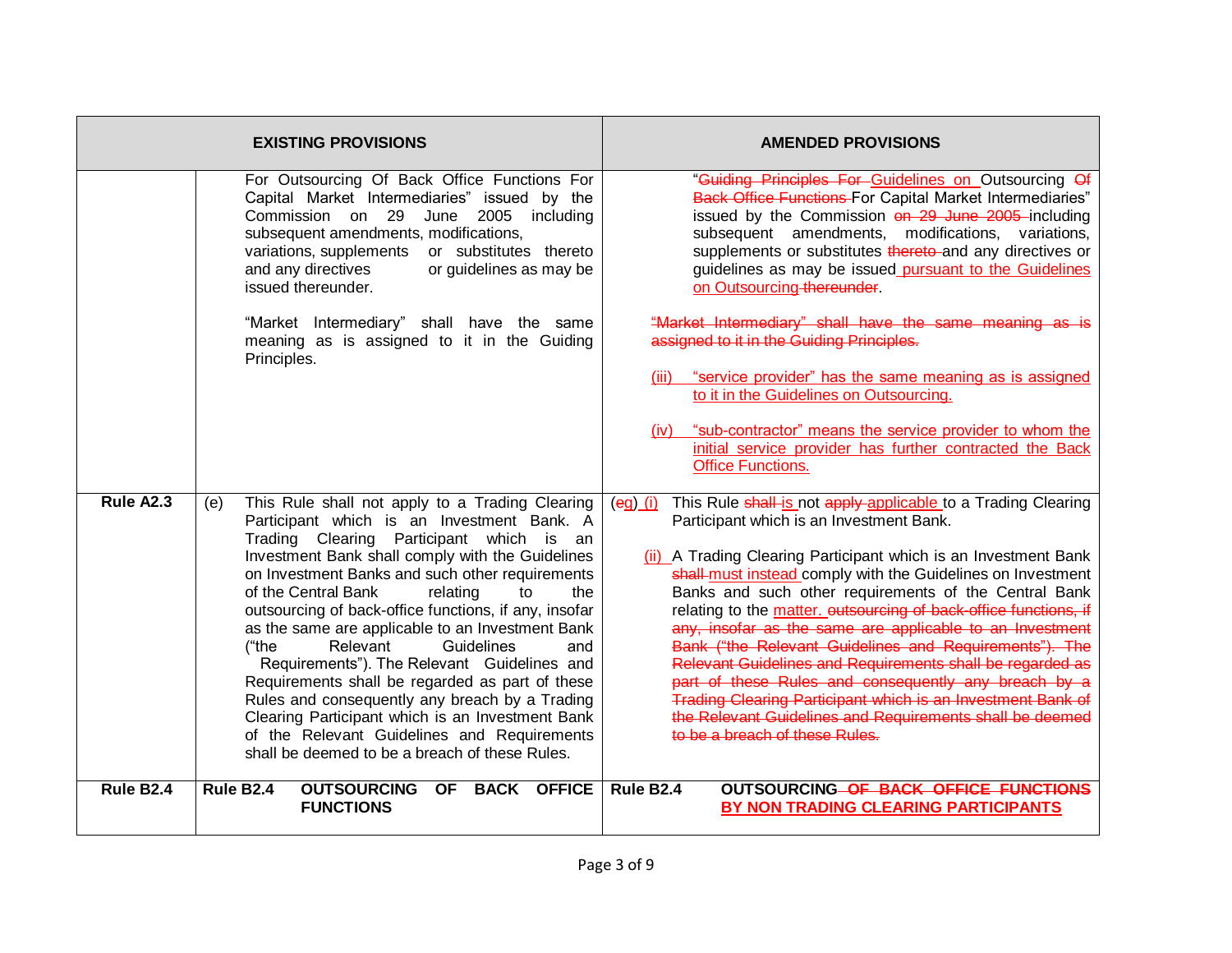| <b>EXISTING PROVISIONS</b> |                                                                                                                                                                                                                                                                                                                                      | <b>AMENDED PROVISIONS</b>                                                                                                                                                                                                                                                                                                                                                                                                                                                                                                                                                                                                                                                                                                                                                                                                                                                                      |  |
|----------------------------|--------------------------------------------------------------------------------------------------------------------------------------------------------------------------------------------------------------------------------------------------------------------------------------------------------------------------------------|------------------------------------------------------------------------------------------------------------------------------------------------------------------------------------------------------------------------------------------------------------------------------------------------------------------------------------------------------------------------------------------------------------------------------------------------------------------------------------------------------------------------------------------------------------------------------------------------------------------------------------------------------------------------------------------------------------------------------------------------------------------------------------------------------------------------------------------------------------------------------------------------|--|
| Rule B <sub>2.4</sub>      | New provision                                                                                                                                                                                                                                                                                                                        | For the purposes of this Rule, unless the context otherwise<br>(a)<br>requires:<br>"Back Office Functions" in this rule encompasses only the<br>operational or administrative aspects of the entity's<br>functions as a Non Trading Clearing Participant, including<br>clearing and settlement of transactions in securities<br>involving the Non Trading Clearing Participant's principal<br>accounts and transactions in securities involving the Non<br><b>Trading Clearing Participant's nominee accounts held for</b><br>locally incorporated companies which are wholly owned by<br>the Non Trading Clearing Participant;<br>"service provider" means any entity which carries out the<br>outsourced Back Office Functions; and<br>(iii) "sub-contractor" means the service provider to whom the<br>initial service provider has further contracted the Back<br><b>Office Functions.</b> |  |
| Rule B <sub>2.4</sub>      | New provision                                                                                                                                                                                                                                                                                                                        | A Non Trading Clearing Participant is not permitted to outsource<br>(b)<br>any of its functions as a Non Trading Clearing Participant except<br>in accordance with this Rule.                                                                                                                                                                                                                                                                                                                                                                                                                                                                                                                                                                                                                                                                                                                  |  |
| Rule B2.4                  | A Non Trading Clearing Participant may outsource<br>(a)<br>its back office functions to a service provider<br>provided that the Non Trading Clearing Participant<br>complies with the following conditions :-                                                                                                                        | (ac) A Non Trading Clearing Participant may outsource its bBack<br>eOffice fFunctions relating to its function as a Non Trading<br>Clearing Participant to a service provider or a sub-contractor<br>provided that the Non Trading Clearing Participant complies with<br>the following conditions set out in this Rule B2.4.                                                                                                                                                                                                                                                                                                                                                                                                                                                                                                                                                                   |  |
| Rule B <sub>2.4</sub>      | The back office functions that are outsourced<br>(i)<br>shall encompass only the operational or<br>administrative aspects of the<br>entity's<br>functions as a Non Trading Clearing<br>Participant, including clearing and settlement<br>of transactions in securities involving the Non<br>Trading Clearing Participant's principal | [Deleted]The back office functions that are outsourced shall<br>$\leftrightarrow$<br>encompass only the operational or administrative aspects of the<br>entity's functions as a Non Trading Clearing Participant,<br>including clearing and settlement of transactions in securities<br>involving the Non Trading Clearing Participant's principal<br>accounts and transactions in securities involving the Non<br><b>Trading Clearing Participant's nominee accounts held for locally</b>                                                                                                                                                                                                                                                                                                                                                                                                     |  |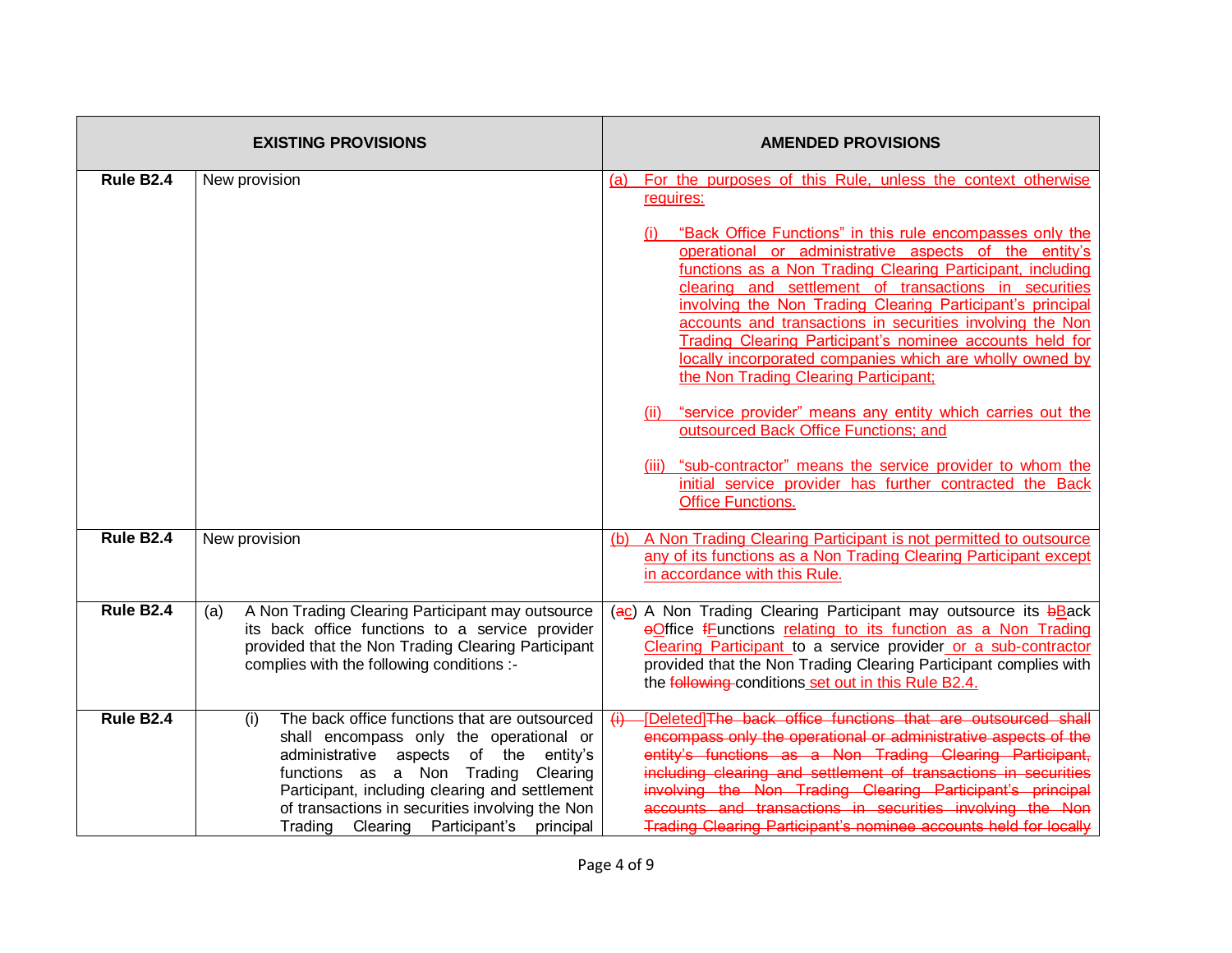| <b>EXISTING PROVISIONS</b> |       |                                                                                                                                                                                                                                                                                                                                                                                                                                                                    | <b>AMENDED PROVISIONS</b>                                                                                                                                                                                                                                                                                                              |
|----------------------------|-------|--------------------------------------------------------------------------------------------------------------------------------------------------------------------------------------------------------------------------------------------------------------------------------------------------------------------------------------------------------------------------------------------------------------------------------------------------------------------|----------------------------------------------------------------------------------------------------------------------------------------------------------------------------------------------------------------------------------------------------------------------------------------------------------------------------------------|
|                            |       | securities<br>transactions in<br>accounts<br>and<br>involving<br>the<br>Non<br>Trading<br>Clearing<br>Participant's nominee accounts held for<br>locally incorporated companies which are<br>wholly owned by the Non Trading Clearing<br>Participant, and shall exclude the Non<br>Trading Clearing Participant's<br>decision<br>making and management function and its<br>role of liaising with regulatory authorities and<br>fulfilling regulatory requirements; | incorporated companies which are wholly owned by the Non<br>Trading Clearing Participant, and shall exclude the Non Trading<br>Clearing Participant's decision making and management<br>function and its role of liaising with regulatory authorities and<br>fulfilling regulatory requirements;                                       |
| Rule B <sub>2.4</sub>      | (ii)  | The service provider must be either one of<br>the following :-<br>A company within the<br>(a)<br>group<br>of<br>companies to which the Non<br>Trading<br>Clearing Participant belongs; or                                                                                                                                                                                                                                                                          | [Deleted]The service provider must be either one<br>(ii)<br><del>of the</del><br>following:-<br>A company within the group of companies to which the Non<br>$\left( a\right)$<br><b>Trading Clearing Participant belongs; or</b>                                                                                                       |
|                            |       | independent<br>which<br>(b)<br>An<br>company<br>is located in Malaysia and has its<br>operations conducted in Malaysia.                                                                                                                                                                                                                                                                                                                                            | An independent company which is located in Malaysia and has<br>$\leftrightarrow$<br>its operations conducted in Malaysia.                                                                                                                                                                                                              |
| Rule B <sub>2.4</sub>      | (iii) | The service provider shall not further assign<br>office<br>sub-contract<br>the<br>back<br>0r<br>functions to another party;                                                                                                                                                                                                                                                                                                                                        | The Non Trading Clearing Participant must ensure that:<br>(diii)<br>the service provider does not further assign the Back<br>(i)<br>Office Functions to a sub-contractor unless the prior<br>approval of the Non Trading Clearing Participant is first<br>obtained; and<br>the sub-contractor does not further assign the Back<br>(ii) |
|                            |       |                                                                                                                                                                                                                                                                                                                                                                                                                                                                    | Office Functions to any party. The service provider shall<br>not further assign or sub-contract the back office<br>functions to another party;                                                                                                                                                                                         |
| Rule B <sub>2.4</sub>      |       | (iv) The legal relationship between the Non<br>Trading Clearing Participant and the service<br>provider<br>principal-agent<br>shall<br>be<br>a                                                                                                                                                                                                                                                                                                                     | (iv) [Deleted]The legal relationship between the Non Trading<br>Clearing Participant and the service provider shall be a principal-<br>agent relationship;                                                                                                                                                                             |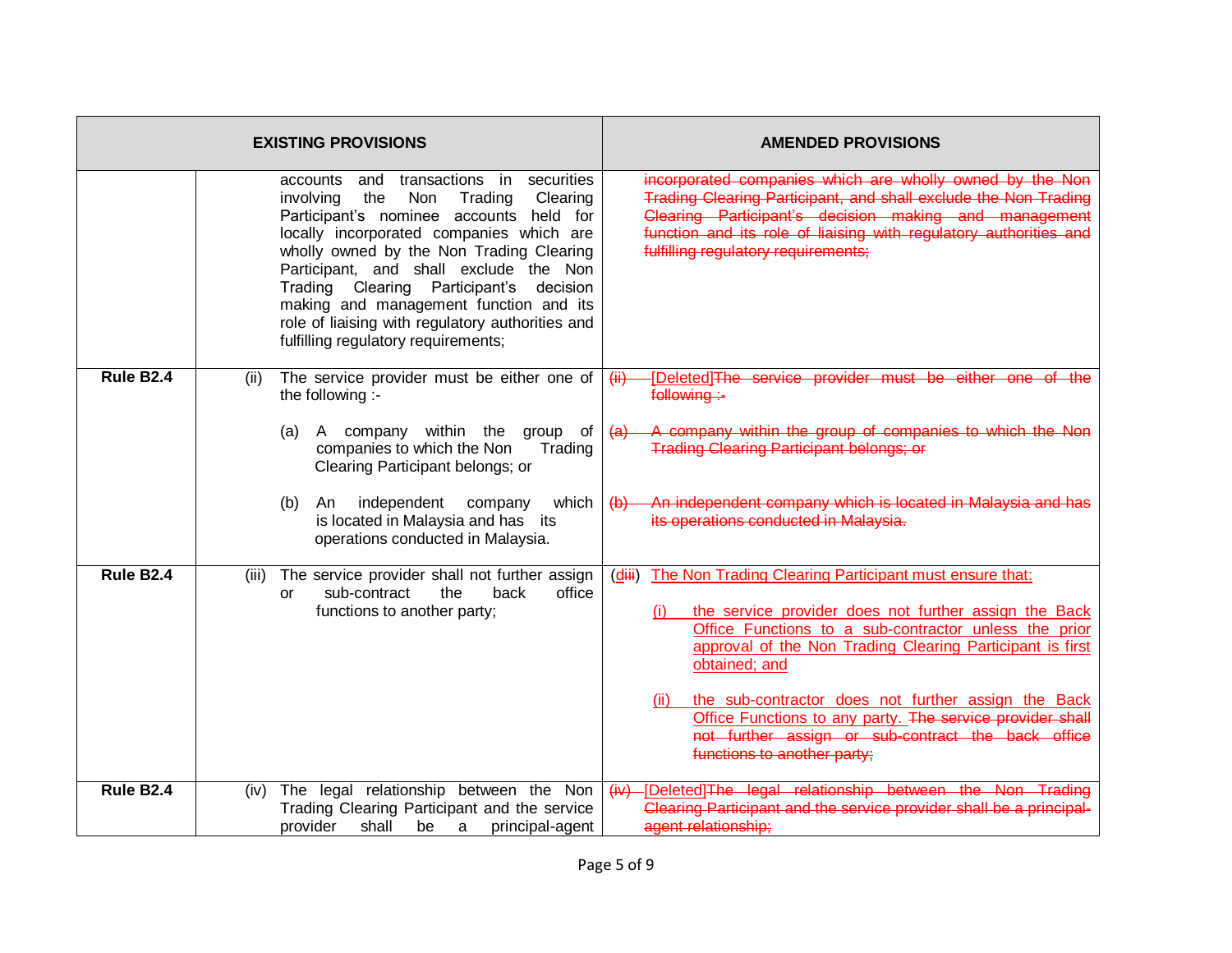| <b>EXISTING PROVISIONS</b> |                                                                                                                                                                                                                                                                                                                                                                                                                                                                                                                                                                             | <b>AMENDED PROVISIONS</b>                                                                                                                                                                                                                                                                                                                                                                                                                                                                                                                                                                                                                                            |
|----------------------------|-----------------------------------------------------------------------------------------------------------------------------------------------------------------------------------------------------------------------------------------------------------------------------------------------------------------------------------------------------------------------------------------------------------------------------------------------------------------------------------------------------------------------------------------------------------------------------|----------------------------------------------------------------------------------------------------------------------------------------------------------------------------------------------------------------------------------------------------------------------------------------------------------------------------------------------------------------------------------------------------------------------------------------------------------------------------------------------------------------------------------------------------------------------------------------------------------------------------------------------------------------------|
|                            | relationship;                                                                                                                                                                                                                                                                                                                                                                                                                                                                                                                                                               |                                                                                                                                                                                                                                                                                                                                                                                                                                                                                                                                                                                                                                                                      |
| Rule B2.4                  | The Non Trading Clearing Participant must<br>(v)<br>ensure compliance by the service provider<br>with all relevant requirements stipulated in<br>any provision in these Rules, agreement<br>between<br>the<br>Non<br>Trading<br>Clearing<br>Participant and the Clearing House and<br>direction issued by the Clearing House;                                                                                                                                                                                                                                               | The Non Trading Clearing Participant must ensure compliance<br>$\left(\underline{\mathbf{e}}\mathbf{v}\right)$<br>by the service provider and if applicable, the sub-contractor of<br>with all relevant requirements stipulated in any provision in<br>these Rules, agreement between the Non Trading Clearing<br>Participant and the Clearing House and direction issued by the<br>Clearing House;                                                                                                                                                                                                                                                                  |
| <b>Rule B2.4</b>           | The Non Trading Clearing Participant shall<br>(vi)<br>be deemed liable as a principal in relation to<br>any breach by the service provider of any<br>provision in these Rules, agreement between<br>the Non Trading Clearing Participant and the<br>Clearing House and direction issued by the<br>Clearing House;                                                                                                                                                                                                                                                           | The Non Trading Clearing Participant shall will be deemed<br>$(f\leftrightarrow i)$<br>liable as a principal in relation to any breach by the service<br>provider or the sub-contractor of any provision in these Rules,<br>agreement between the Non Trading Clearing Participant and<br>the Clearing House and direction issued by the Clearing<br>House. $\div$                                                                                                                                                                                                                                                                                                   |
| Rule B <sub>2.4</sub>      | (vii) Any direction issued by the Clearing House<br>and directed to the Non Trading Clearing<br>Participant is deemed to have also been<br>issued and directed to the service provider<br>and shall be regarded to be within the<br>knowledge of the service provider;                                                                                                                                                                                                                                                                                                      | (gvii) Any direction issued by the Clearing House and directed to the<br>Non Trading Clearing Participant, where applicable, is deemed<br>to have also been issued and directed to the service provider<br>and the sub-contractor and shall be regarded to be within the<br>knowledge of the service provider and the sub-contractor.;                                                                                                                                                                                                                                                                                                                               |
| <b>Rule B2.4</b>           | (viii) The Non Trading Clearing Participant shall<br>procure from the service provider a written<br>undertaking that the service provider shall<br>maintain the secrecy and confidentiality of<br>the documents and information of clients that<br>the service provider shall have access to,<br>from any intentional or inadvertent disclosure<br>to unauthorised person(s), and that the<br>provider's<br>policies,<br>service<br>security<br>controls<br>and<br>enable<br>procedures<br>the<br>protection of such confidentiality and security<br>of client information; | (hviii) The Non Trading Clearing Participant shall-must ensure that:<br>procure from the service provider and if applicable, the<br>sub-contractor protects the a written undertaking that the<br>service provider shall maintain the secrecy and<br>confidentiality and security of the documents and<br>information of clients and that the Non Trading Clearing<br>Participant is immediately notified of any breach of this<br>requirement by the service provider or the sub-contractor;<br>and that the service provider shall have access to, from<br>any intentional or inadvertent disclosure to unauthorised<br>person(s), and that the service provider's |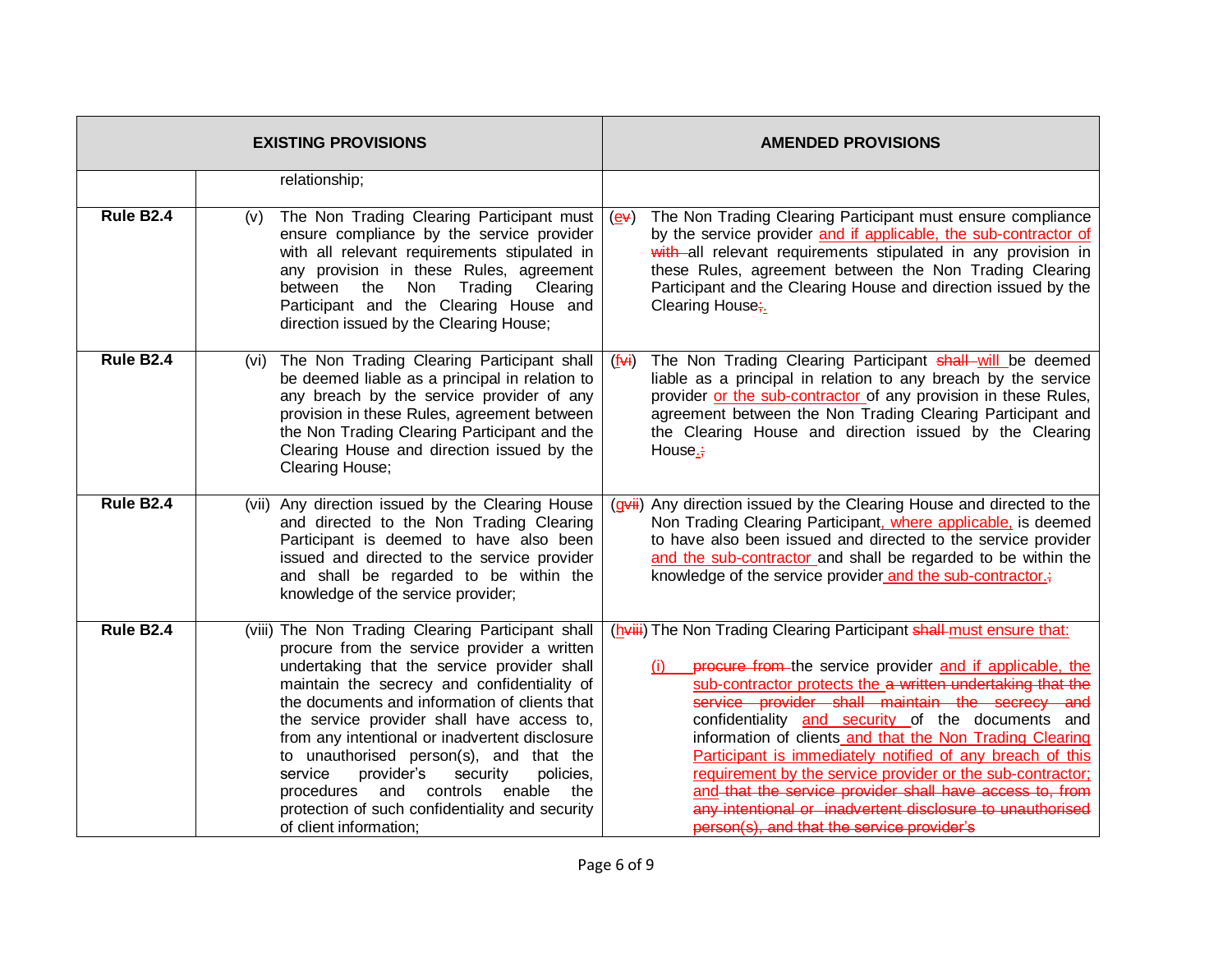|                       |      | <b>EXISTING PROVISIONS</b>                                                                                                                                                                                                                                                                                                   | <b>AMENDED PROVISIONS</b>                                                                                                                                                                                                                                                                                                                                                                                                                                                                                                                                |  |
|-----------------------|------|------------------------------------------------------------------------------------------------------------------------------------------------------------------------------------------------------------------------------------------------------------------------------------------------------------------------------|----------------------------------------------------------------------------------------------------------------------------------------------------------------------------------------------------------------------------------------------------------------------------------------------------------------------------------------------------------------------------------------------------------------------------------------------------------------------------------------------------------------------------------------------------------|--|
|                       |      |                                                                                                                                                                                                                                                                                                                              | the service provider and if applicable, the sub-contractor<br>(ii)<br>has policies and procedures in place to maintain the<br>confidentiality of clients' information and where there is a<br>need to do so pursuant to any written law or contractual<br>obligation, seek approval for or notify clients that their<br>information may be disclosed to a service provider or a<br>sub-contractor, as the case may besecurity policies,<br>procedures and controls enable the protection of such<br>confidentiality and security of client information.; |  |
| Rule B2.4             | (ix) | The Non Trading Clearing Participant must<br>have in place an insurance policy to protect it<br>against any liability, loss or damage arising<br>from any action or omission of the service<br>provider in performing the said back office<br>functions;                                                                     | The Non Trading Clearing Participant must have in place an<br>$(i\mathbf{H})$<br>insurance policy to protect it against any liability, loss or<br>damage arising from any action or omission of the service<br>provider and if applicable, the sub-contractor in performing the<br>said bBack oOffice fFunctions.                                                                                                                                                                                                                                        |  |
| Rule B <sub>2.4</sub> | (x)  | The Non Trading Clearing Participant must<br>ensure that the Clearing House or its agent<br>shall at all times :-                                                                                                                                                                                                            | The Non Trading Clearing Participant must ensure that the<br>(x <sub>i</sub> )<br>Clearing House or its agent shall at all times-                                                                                                                                                                                                                                                                                                                                                                                                                        |  |
|                       |      | have access to and be allowed to<br>(a)<br>make copies of the books (as defined<br>in the Act) of the Non Trading Clearing<br>Participant or the service provider and<br>further to obtain promptly any other<br>information concerning activities that<br>are relevant for the performance of its<br>regulatory duties; and | -have access to and be allowed to make copies of the books (as<br><del>(a)</del><br>defined in the Act) of the Non Trading Clearing Participant, or<br>the service provider or the sub-contractorand further to obtain<br>promptly any other information concerning activities that are<br>relevant for the performance of its regulatory duties.; and                                                                                                                                                                                                   |  |
|                       |      | have access to the premises of the<br>(b)<br>Non Trading Clearing Participant or the<br>service provider for the purposes of<br>conducting any audit, inspection or<br>investigation.                                                                                                                                        | have access to the premises of the Non Trading Clearing<br>$\leftrightarrow$<br>Participant or the service provider for the purposes of<br>conducting any audit, inspection or investigation.                                                                                                                                                                                                                                                                                                                                                            |  |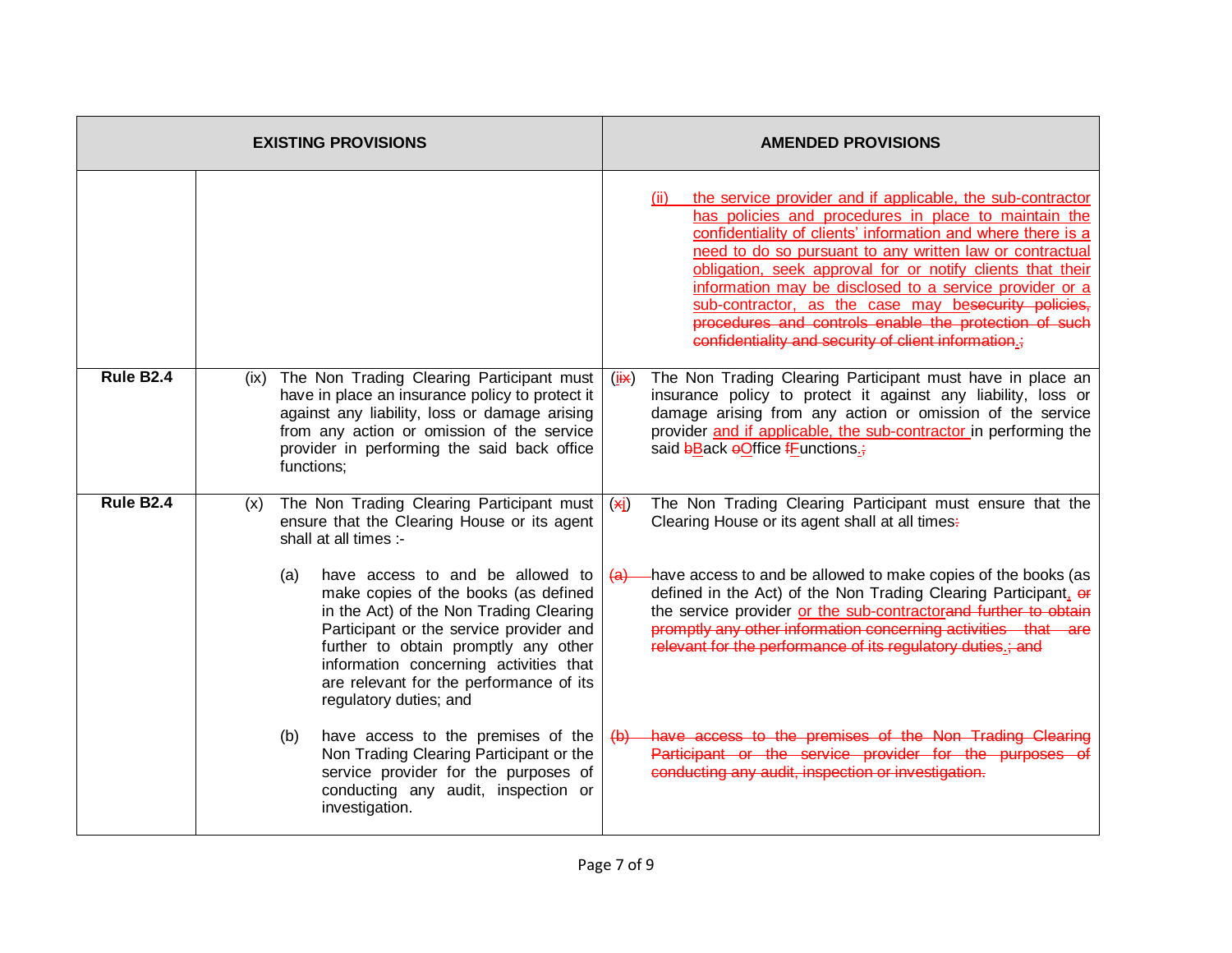| <b>EXISTING PROVISIONS</b> |                                                                                                                                                                                                                                                                                                                                                                                                                                             | <b>AMENDED PROVISIONS</b>                                                                                                                                                                                                                                                                                                                                                                                                                                           |  |
|----------------------------|---------------------------------------------------------------------------------------------------------------------------------------------------------------------------------------------------------------------------------------------------------------------------------------------------------------------------------------------------------------------------------------------------------------------------------------------|---------------------------------------------------------------------------------------------------------------------------------------------------------------------------------------------------------------------------------------------------------------------------------------------------------------------------------------------------------------------------------------------------------------------------------------------------------------------|--|
|                            | The Non Trading Clearing Participant shall<br>procure a written consent from the service<br>provider to allow the Clearing House to<br>exercise its powers as stated above; and                                                                                                                                                                                                                                                             | The Non Trading Clearing Participant shall procure a written<br>consent through a letter of undertaking from the service<br>provider or the sub-contractor to allow the Clearing House or its<br>agent to exercise its powers as stated above.; and                                                                                                                                                                                                                 |  |
| Rule B <sub>2.4</sub>      | The Non Trading Clearing Participant shall<br>(xi)<br>provide a letter of undertaking to the Clearing<br>House on an annual basis, that the service<br>provider has complied with all relevant<br>requirements imposed on the Non Trading<br>Clearing Participant under any provision in<br>these Rules, agreement between the Non<br>Trading Clearing Participant and the Clearing<br>House and direction issued by the Clearing<br>House. | [Deleted] The Non Trading Clearing Participant shall provide a<br>(x)<br>letter of undertaking to the Clearing House on an annual basis,<br>that the service provider has complied with all relevant<br>requirements imposed on the Non-Trading Clearing Participant<br>under any provision in these Rules, agreement between the<br>Non Trading Clearing Participant and the Clearing House and<br>direction issued by the Clearing House.                         |  |
| <b>Rule B2.4</b>           | The Clearing House reserves the right to add,<br>(b)<br>delete or amend any of the conditions set out in<br>Rule B2.4(a).                                                                                                                                                                                                                                                                                                                   | -[Deleted]The Clearing House reserves the right to add, delete<br>$\left(\theta\right)$<br>or amend any of the conditions set out in Rule B2.4(a).                                                                                                                                                                                                                                                                                                                  |  |
| Rule B <sub>2.4</sub>      | Save as otherwise approved by the Clearing<br>(c)<br>House, no Non Trading Clearing Participant<br>shall commence outsourcing its back office<br>functions as permitted under Rule B2.4(a)<br>unless it has given prior notification to the<br>Clearing House of its intention to outsource<br>and provided a letter of undertaking that it has<br>complied with the conditions set out in Rule<br>$B2.4(a)$ .                              | Save as otherwise approved by the Clearing House, no-a Non<br>(ek)<br>Trading Clearing Participant must not shall commence<br>outsourcing of its bBack oOffice fFunctions as permitted under<br>Rule B2.4(ca) unless it has given prior notification to the<br>Clearing House of its intention to outsource. and provided a<br>letter of undertaking that it has complied with the conditions set<br>out in Rule B2.4(a).                                           |  |
| <b>Rule B2.4</b>           | If the Non Trading Clearing Participant<br>(d)<br>terminates the services of its service provider,<br>it shall notify the Clearing House within 14 days<br>from the date of the termination notice.                                                                                                                                                                                                                                         | The If the Non Trading Clearing Participant must notify the<br>(d)<br>Clearing House of the termination or any variation of the<br>terminates the services of its the Non Trading Clearing<br>Participant's service provider or any sub-contractor not later<br>than 10 Market Days from the date of the termination or<br>variation notice or the effective date of termination or variation,<br>whichever the earlier., it shall notify the Clearing House within |  |